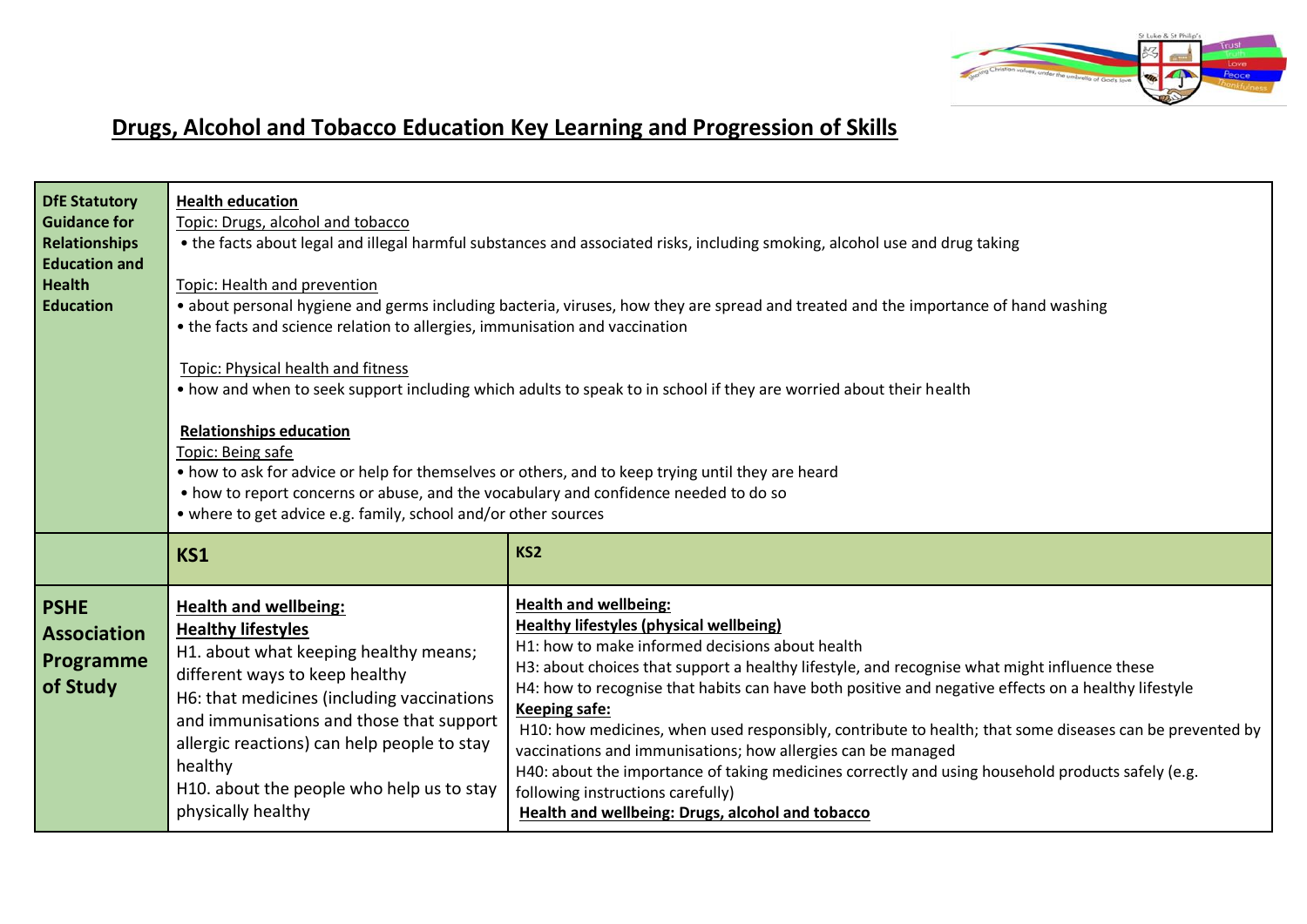|                            | Health and wellbeing: Keeping safe<br>H29: to recognise risk in simple everyday<br>situations and what action to take to<br>minimise harm<br>H31. that household products (including<br>medicines) can be harmful if not used<br>correctly<br>H33. about the people whose job it is to<br>help keep us safe<br><b>Health and wellbeing: Drugs, alcohol and</b><br>tobacco<br>H37. about things that people can put into<br>their body or on their skin; how these can<br>affect how people feel | H46: about the risks and effects of legal drugs common to everyday life (e.g. cigarettes, e cigarettes/vaping,<br>alcohol and medicines) and their impact on health; recognise that drug use can become a habit which can<br>be difficult to break<br>H47: to recognise that there are laws surrounding the use of legal drugs and that some drugs are illegal to<br>own, use and give to others<br>H48: about why people choose to use or not use drugs (including nicotine, alcohol and medicines)<br>H49: about the mixed messages in the media about drugs, including alcohol and smoking/vaping<br>H50: about the organisations that can support people concerning alcohol, tobacco and nicotine or other<br>drug use; people they can talk to if they have concerns<br><b>Relationships:</b><br>R28: how to recognise pressure from others to do something unsafe or that makes them feel<br>uncomfortable and strategies for managing this<br><b>Living the Wider World: Shared responsibilities</b><br>L1: to recognise reasons for rules and laws; consequences of not adhering to rules and laws |                                                                                                                                                                                                                                                                                                                                                                                                                                                                                                                                    |  |
|----------------------------|-------------------------------------------------------------------------------------------------------------------------------------------------------------------------------------------------------------------------------------------------------------------------------------------------------------------------------------------------------------------------------------------------------------------------------------------------------------------------------------------------|------------------------------------------------------------------------------------------------------------------------------------------------------------------------------------------------------------------------------------------------------------------------------------------------------------------------------------------------------------------------------------------------------------------------------------------------------------------------------------------------------------------------------------------------------------------------------------------------------------------------------------------------------------------------------------------------------------------------------------------------------------------------------------------------------------------------------------------------------------------------------------------------------------------------------------------------------------------------------------------------------------------------------------------------------------------------------------------------------------|------------------------------------------------------------------------------------------------------------------------------------------------------------------------------------------------------------------------------------------------------------------------------------------------------------------------------------------------------------------------------------------------------------------------------------------------------------------------------------------------------------------------------------|--|
|                            | <b>KS1</b>                                                                                                                                                                                                                                                                                                                                                                                                                                                                                      | KS <sub>2</sub>                                                                                                                                                                                                                                                                                                                                                                                                                                                                                                                                                                                                                                                                                                                                                                                                                                                                                                                                                                                                                                                                                            |                                                                                                                                                                                                                                                                                                                                                                                                                                                                                                                                    |  |
| <b>3D PSHE</b><br>Coverage | Unit 5<br><b>Lesson 3: Drug Safety</b><br>• To learn about the importance of medicine<br>safety<br>• To recognise that some substances can help<br>or harm the body                                                                                                                                                                                                                                                                                                                             | UKS2<br>Unit 5<br>Lesson 2: Alcohol<br>• To take action based on responsible choices<br>• To identify the different kinds of risks associated<br>with the use and misuse of a range of substances<br>and the impact that misuse of substances can have<br>on individuals, their families and friends<br>• To make responsible, informed decisions relating<br>to medicines, alcohol, tobacco and other<br>substances and drugs<br>Unit 5<br>Lesson 3: Tobacco<br>• To take action based on responsible choices                                                                                                                                                                                                                                                                                                                                                                                                                                                                                                                                                                                             | UKS2<br>Unit 5<br><b>Lesson 1: Drugs</b><br>• To take action based on responsible choices<br>• To identify the different kinds of risks associated<br>with the use and misuse of a range of substances and<br>the<br>impact that misuse of substances can have on<br>individuals, their families and friends<br>• To make responsible, informed decisions relating to<br>medicines, alcohol, tobacco and other substances and<br><b>Drugs</b><br><b>Lesson 4: Substance Abuse</b><br>• To take action based on responsible choices |  |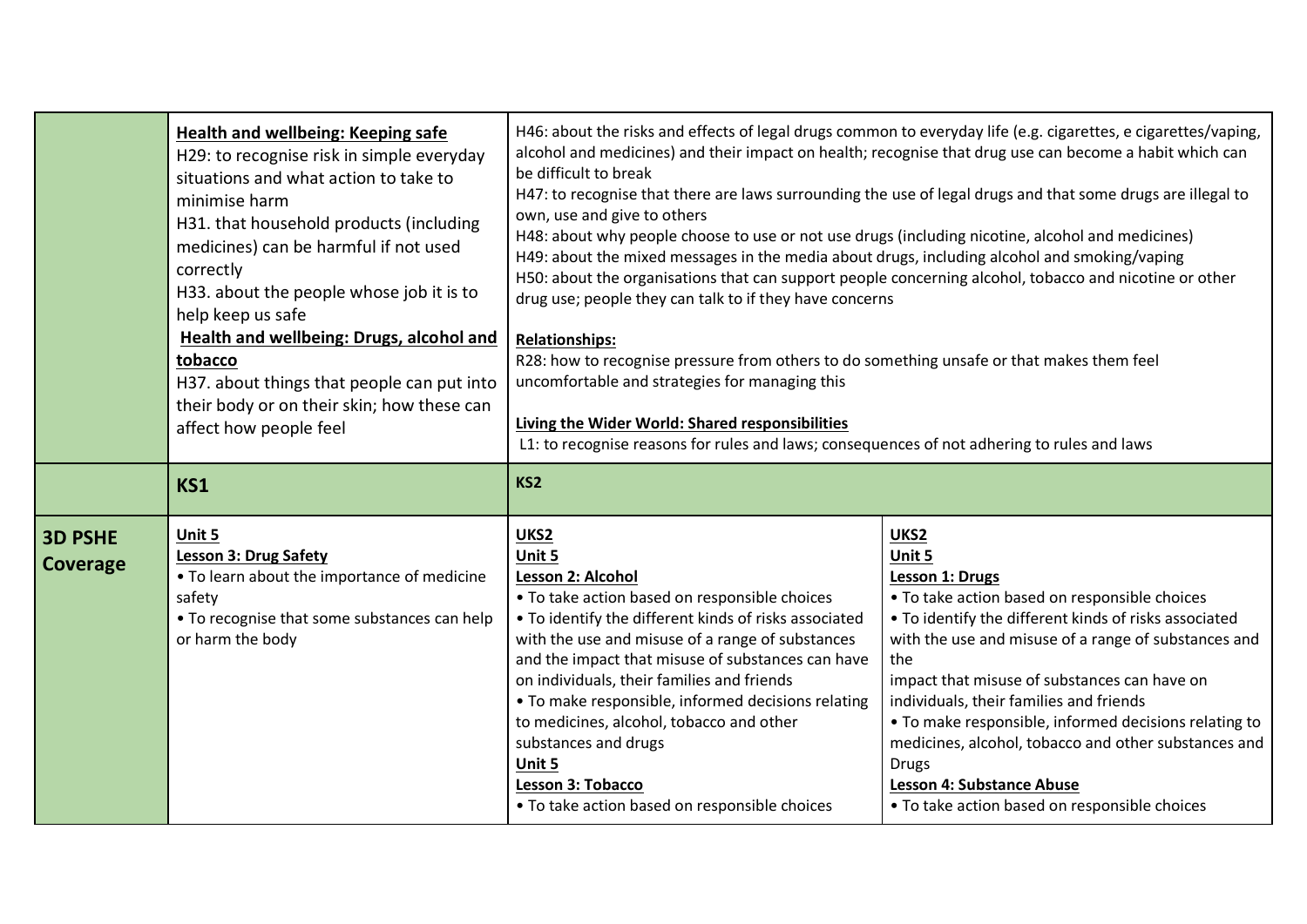|                                     |                                                                                                                                                                                                                                                                                |                                                                                                                                                                                                                                                                                                                    | • To identify the different kinds of risks associated<br>with the use and misuse of a range of substances<br>and the impact that misuse of substances can have<br>on individuals, their families and friends<br>• To make responsible, informed decisions relating<br>to medicines, alcohol, tobacco and other<br>substances and drugs                                  |                                                                                                                                                                                                                                                                                                                                                                                                                                                    | • To identify the different kinds of risks associated<br>with the use and misuse of a range of substances and<br>the impact that misuse of substances can have on<br>individuals, their families and friends<br>• To make responsible, informed decisions relating to<br>medicines, alcohol, tobacco and other substances and<br>drugs                                  |                                                                                                                                                                                                                                                                                                                                                                                             |  |
|-------------------------------------|--------------------------------------------------------------------------------------------------------------------------------------------------------------------------------------------------------------------------------------------------------------------------------|--------------------------------------------------------------------------------------------------------------------------------------------------------------------------------------------------------------------------------------------------------------------------------------------------------------------|-------------------------------------------------------------------------------------------------------------------------------------------------------------------------------------------------------------------------------------------------------------------------------------------------------------------------------------------------------------------------|----------------------------------------------------------------------------------------------------------------------------------------------------------------------------------------------------------------------------------------------------------------------------------------------------------------------------------------------------------------------------------------------------------------------------------------------------|-------------------------------------------------------------------------------------------------------------------------------------------------------------------------------------------------------------------------------------------------------------------------------------------------------------------------------------------------------------------------|---------------------------------------------------------------------------------------------------------------------------------------------------------------------------------------------------------------------------------------------------------------------------------------------------------------------------------------------------------------------------------------------|--|
| <b>Other</b><br>resources           | Shared drive - New 2020 3D PSHE - Health Education - Drugs Alcohol Tobacco                                                                                                                                                                                                     |                                                                                                                                                                                                                                                                                                                    |                                                                                                                                                                                                                                                                                                                                                                         |                                                                                                                                                                                                                                                                                                                                                                                                                                                    |                                                                                                                                                                                                                                                                                                                                                                         |                                                                                                                                                                                                                                                                                                                                                                                             |  |
| <b>Skills</b><br><b>Progression</b> | Year 1                                                                                                                                                                                                                                                                         | Year <sub>2</sub>                                                                                                                                                                                                                                                                                                  | Year <sub>3</sub>                                                                                                                                                                                                                                                                                                                                                       | Year 4                                                                                                                                                                                                                                                                                                                                                                                                                                             | Year <sub>5</sub>                                                                                                                                                                                                                                                                                                                                                       | Year <sub>6</sub>                                                                                                                                                                                                                                                                                                                                                                           |  |
|                                     | Lesson 1<br><b>Keeping safe:</b><br>medicines and<br>household<br>products<br><b>Objective: Pupils</b><br>learn rules about<br>keeping safe<br>around medicines<br>and other<br>household products<br>Learning<br>outcomes: Pupils<br>will be able to:<br>• state safety rules | Lesson 1<br><b>Keeping safe: Things</b><br>that go into and<br>onto bodies<br><b>Objective: Pupils</b><br>learn about the<br>things that go into<br>and onto bodies and<br>how this can make<br>people feel<br><b>Learning outcomes:</b><br>Pupils will be able<br>to:<br>• describe how the<br>things that can go | Lesson 1:<br><b>Safety rules and risks:</b><br>medicines and<br>household products<br>Objective: Pupils learn<br>about the safe use of<br>medicines and<br>household products<br><b>Learning outcomes:</b><br>Pupils will be able to:<br>explain the<br>importance of taking<br>medicines<br>correctly and using<br>household products<br>safely<br>• know where on the | Lesson 1<br>Safety rules and risks:<br>alcohol<br><b>Objective: Pupils learn</b><br>that caffeine and alcohol<br>can affect people's health<br>Learning outcomes:<br>Pupils will be able to:<br>• understand that alcohol<br>is a type of drug<br>• identify some of the<br>risks of caffeine and<br>alcohol<br>• identify how these risks<br>can affect the person, or<br>those around them<br>· explain how laws,<br>guidelines and restrictions | Lesson 1<br><b>Managing risk:</b><br>influences and pressure<br>Objective: Pupils learn<br>about the reasons why<br>people use drugs;<br>managing situations<br>and peer influence<br><b>Learning outcomes:</b><br>Pupils will be able to:<br>• explain why people<br>may choose to use or<br>not use a drug, and the<br>different factors that<br>might influence them | Science Link-recognise<br>the impact of diet,<br>exercise, drugs and<br>lifestyle on the way their<br>bodies function<br>· describe how living<br>things are classified into<br>broad groups according<br>to common observable<br>characteristics and based<br>on similarities and<br>differences, including<br>micro-organisms, plants<br>and animals<br>Lesson 1<br><b>Managing risk:</b> |  |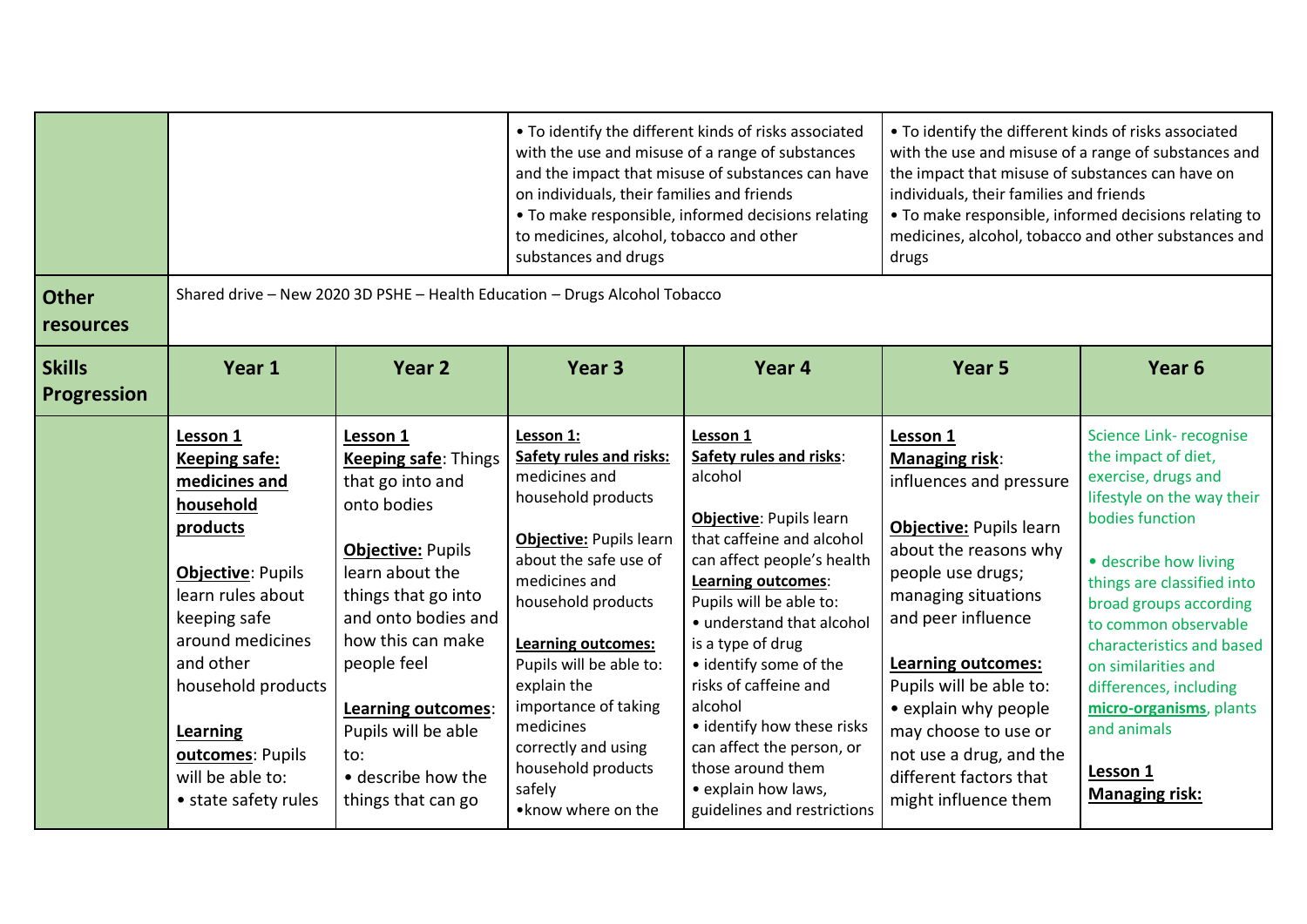| for the use of<br>medicines and<br>other household<br>products<br>• recognise risk in<br>situations related<br>to medicines and<br>household<br>products, including<br>when there is<br>pressure to do<br>something which is<br>unsafe or may<br>cause someone to<br>be unwell<br>• identify what to<br>do next in a<br>situation that may<br>involve risk<br>• identify when<br>asking for adult<br>permission is<br>required (in<br>relation to<br>medicines and<br>household products | into a person's body<br>and onto their skin<br>can change how<br>people look and feel<br>• identify that some<br>things that go into<br>or onto bodies can<br>be harmful (or not<br>so good for people)<br>and how we know if<br>something might be<br>harmful<br>• suggest basic<br>strategies to<br>respond to<br>situations involving<br>household products<br>Lesson 2<br><b>Keeping healthy:</b><br>medicines<br>Objective: Pupils<br>learn about<br>medicines and the<br>people who help<br>them to stay healthy<br>Learning outcomes:<br>Pupils will be able<br>to: | packaging to look for<br>instructions for use<br>· identify risk in<br>relation to the use of<br>medicines and<br>household products,<br>and suggest what<br>action to<br>take to help prevent or<br>minimise harm<br>• recognise sources of<br>information and whom<br>to ask<br>for help with medicine<br>safety<br>Lesson 2<br>Safety rules and risks:<br>smoking<br>Objective: Pupils learn<br>that cigarettes,<br>ecigarettes/vaping can<br>affect people's health<br>Learning outcomes:<br>Pupils will be able to:<br>• understand that<br>cigarettes are a type of<br>drug<br>• identify some of the<br>risks of cigarettes,<br>ecigarettes/vaping<br>• identify how these | related to alcohol help to<br>keep people safe and<br>healthy<br>• identify where people<br>can get help and support<br>to protect their own and<br>others' health | • analyse what is most<br>likely to influence a<br>person to use or not<br>use a drug<br>· describe strategies for<br>managing peer<br>influence in situations<br>that might involve<br>drugs<br>• explain how to ask for<br>help from a trusted<br>adult if they have any<br>worries or concerns<br>about drugs and why<br>this is important<br><b>Lesson 2</b><br><b>Managing risk: drugs</b><br>and alcohol in the<br>media<br>Objective: Pupils learn<br>that mixed messages<br>about drugs use in the<br>media exist and that<br>these can influence<br>opinions and decisions<br><b>Learning outcomes:</b><br>Pupils will be able to:<br>· identify the mixed<br>messages in the media | medicines<br>Objective: Pupils learn<br>how the correct use of<br>medicines, and how<br>vaccinations and<br>immunisations, can<br>help to maintain<br>health and wellbeing<br><b>Learning outcomes:</b><br>Pupils will be able to:<br>• describe how<br>medicines, when used<br>responsibly, can<br>support health and<br>wellbeing<br>• explain how<br>preventative<br>medicines such as<br>vaccinations can stop<br>disease from spreading<br>• explain the safe use<br>of medicines to help<br>manage illness and<br>allergies<br>• identify where to<br>find further advice and<br>guidance about the<br>correct use of<br>medicines |  |
|------------------------------------------------------------------------------------------------------------------------------------------------------------------------------------------------------------------------------------------------------------------------------------------------------------------------------------------------------------------------------------------------------------------------------------------------------------------------------------------|----------------------------------------------------------------------------------------------------------------------------------------------------------------------------------------------------------------------------------------------------------------------------------------------------------------------------------------------------------------------------------------------------------------------------------------------------------------------------------------------------------------------------------------------------------------------------|-----------------------------------------------------------------------------------------------------------------------------------------------------------------------------------------------------------------------------------------------------------------------------------------------------------------------------------------------------------------------------------------------------------------------------------------------------------------------------------------------------------------------------------------------------------------------------------------------------------------------------------------------------------------------------------|--------------------------------------------------------------------------------------------------------------------------------------------------------------------|----------------------------------------------------------------------------------------------------------------------------------------------------------------------------------------------------------------------------------------------------------------------------------------------------------------------------------------------------------------------------------------------------------------------------------------------------------------------------------------------------------------------------------------------------------------------------------------------------------------------------------------------------------------------------------------------|------------------------------------------------------------------------------------------------------------------------------------------------------------------------------------------------------------------------------------------------------------------------------------------------------------------------------------------------------------------------------------------------------------------------------------------------------------------------------------------------------------------------------------------------------------------------------------------------------------------------------------------|--|
|                                                                                                                                                                                                                                                                                                                                                                                                                                                                                          | • identify what can                                                                                                                                                                                                                                                                                                                                                                                                                                                                                                                                                        |                                                                                                                                                                                                                                                                                                                                                                                                                                                                                                                                                                                                                                                                                   |                                                                                                                                                                    | in relation to                                                                                                                                                                                                                                                                                                                                                                                                                                                                                                                                                                                                                                                                               |                                                                                                                                                                                                                                                                                                                                                                                                                                                                                                                                                                                                                                          |  |
|                                                                                                                                                                                                                                                                                                                                                                                                                                                                                          |                                                                                                                                                                                                                                                                                                                                                                                                                                                                                                                                                                            |                                                                                                                                                                                                                                                                                                                                                                                                                                                                                                                                                                                                                                                                                   |                                                                                                                                                                    |                                                                                                                                                                                                                                                                                                                                                                                                                                                                                                                                                                                                                                                                                              |                                                                                                                                                                                                                                                                                                                                                                                                                                                                                                                                                                                                                                          |  |